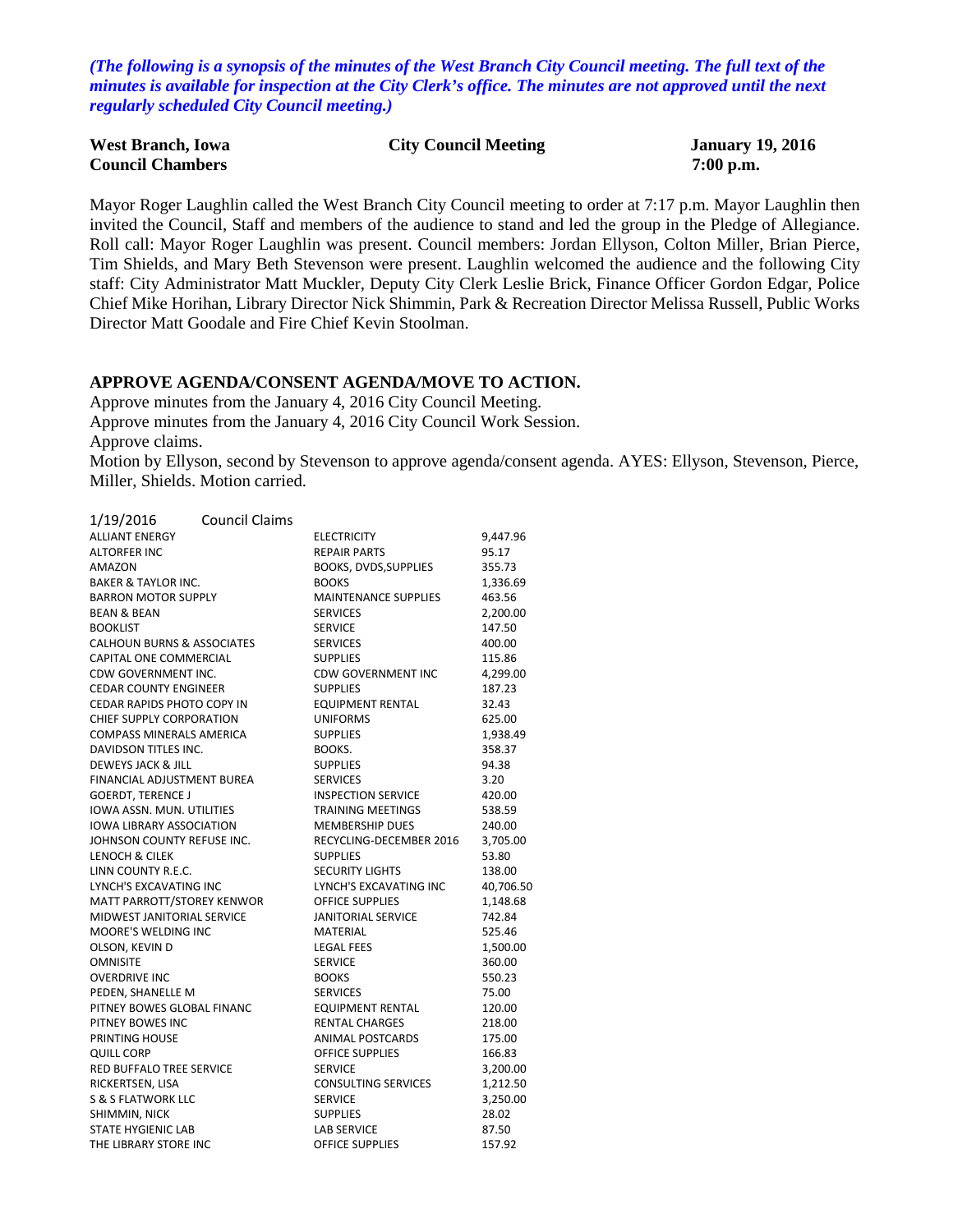| <b>VEENSTRA &amp; KIMM INC.</b><br>WALMART COMMUNITY/GEMB | <b>ENG SERVICES</b><br>BOOKS, DVDS AND SUPPLIES | 17,597.15<br>332.28 |            |            |
|-----------------------------------------------------------|-------------------------------------------------|---------------------|------------|------------|
| WEST BRANCH ANIMAL CLINIC                                 | SERVICES, BOARDING                              | 335.00              |            |            |
| <b>WEST BRANCH FORD</b>                                   | <b>FORD TRUCK</b>                               | 43,837.00           |            |            |
| <b>WEST BRANCH REPAIRS</b>                                | <b>VEHICLE REPAIRS</b>                          | 35.00               |            |            |
| <b>WEST BRANCH TIMES</b>                                  | ADVERTISING                                     | 150.00              |            |            |
| <b>WEX BANK</b>                                           | <b>FUEL</b>                                     | 962.03              |            |            |
| <b>TOTAL</b>                                              |                                                 |                     | 144,668.90 |            |
|                                                           |                                                 |                     |            |            |
| PAYROLL 1/15/2016                                         |                                                 |                     | 36,730.83  |            |
| PAID BETWEEN MEETINGS:                                    |                                                 |                     |            |            |
| <b>GRANT WOOD AEA</b>                                     | <b>TRAINING SEMINAR</b>                         | 65.00               |            |            |
| HOMEISTER, WESLEY                                         | <b>EYE EXAM</b>                                 | 68.00               |            |            |
| <b>IMWCA</b>                                              | <b>WORK COMP INSURANACE</b>                     | 13,882.00           |            |            |
| MISCELLANEOUS VENDORS                                     | UTILITY REFUNDS                                 | 57.38               |            |            |
| STAGG, PAUL                                               | <b>SUPPLIES</b>                                 | 21.39               |            |            |
| US GEOLOGICAL SURVEY                                      | <b>STREAM SURVEY</b>                            | 6,870.00            |            |            |
| <b>TOTAL</b>                                              |                                                 |                     | 20,963.77  |            |
| <b>GRAND TOTAL EXPENDITURES</b>                           |                                                 |                     |            | 202,363.50 |
| <b>FUND TOTALS</b>                                        |                                                 |                     |            |            |
| 001 GENERAL FUND                                          | 51,366.45                                       |                     |            |            |
| 022 CIVIC CENTER                                          | 498.85                                          |                     |            |            |
| 031 LIBRARY                                               | 9,165.10                                        |                     |            |            |
| 036 TORT FUND                                             | 10,749.00                                       |                     |            |            |
| 110 ROAD USE TAX                                          | 51,076.90                                       |                     |            |            |
| 112 TRUST AND AGENCY                                      | 3,854.54                                        |                     |            |            |
| 305 MAIN ST CROSSINGS                                     | 456.05                                          |                     |            |            |
| 306 4TH ST IMPROVEMEN                                     | 6,526.00                                        |                     |            |            |
| 307 MAIN ST INTERSECT                                     | 1,850.00                                        |                     |            |            |
| 600 WATER FUND                                            | 52,297.18                                       |                     |            |            |
| 610 SEWER FUND                                            | 14,523.43                                       |                     |            |            |
| <b>GRAND TOTAL</b>                                        | 202,363.50                                      |                     |            |            |

### **COMMUNICATIONS/OPEN FORUM**

National Park Service Update, Superintendent Pete Swisher reviewed the upcoming special events that will be taking place as part of the 2016 National Park Service Centennial Celebration.

### **PUBLIC HEARING/NON-CONSENT AGENDA**

Mayor Roger Laughlin – Recognition of Fulwider Agency

Laughlin presented Bob Fulwider and Steven Grace with a business recognition and thanked Fulwider for his 50 years of continued business in the community.

Superintendent Pete Swisher, Herbert Hoover National Historic Site.

- i. USGS Flood Inundation Model Update- Swisher informed the Council that the NPS has \$20,000 available to assist the City of West Branch in covering the cost of a USGS flood inundation model for West Branch. Swisher also commented that there is a potential for additional funding in the amount of \$10,000 but stated that he is awaiting confirmation.
- ii. Clarifying street and alley vacations within the Historic Site Swisher suggested that the NPS and City review the street and alley vacations to confirm the intent of those vacations due to some upcoming street projects the NPS will be doing. Confirmation is needed before work can begin.

### Resolution 1417, approving the purchase of a 2016 Dodge Ram 1500 Regular Cab 4x4 Tradesman Utility Truck in the amount of \$25,336.00./Move to action.

Motion by Miller, second by Stevenson to approve Resolution 1417. AYES: Miller, Stevenson, Pierce, Ellyson, Shields. Motion carried.